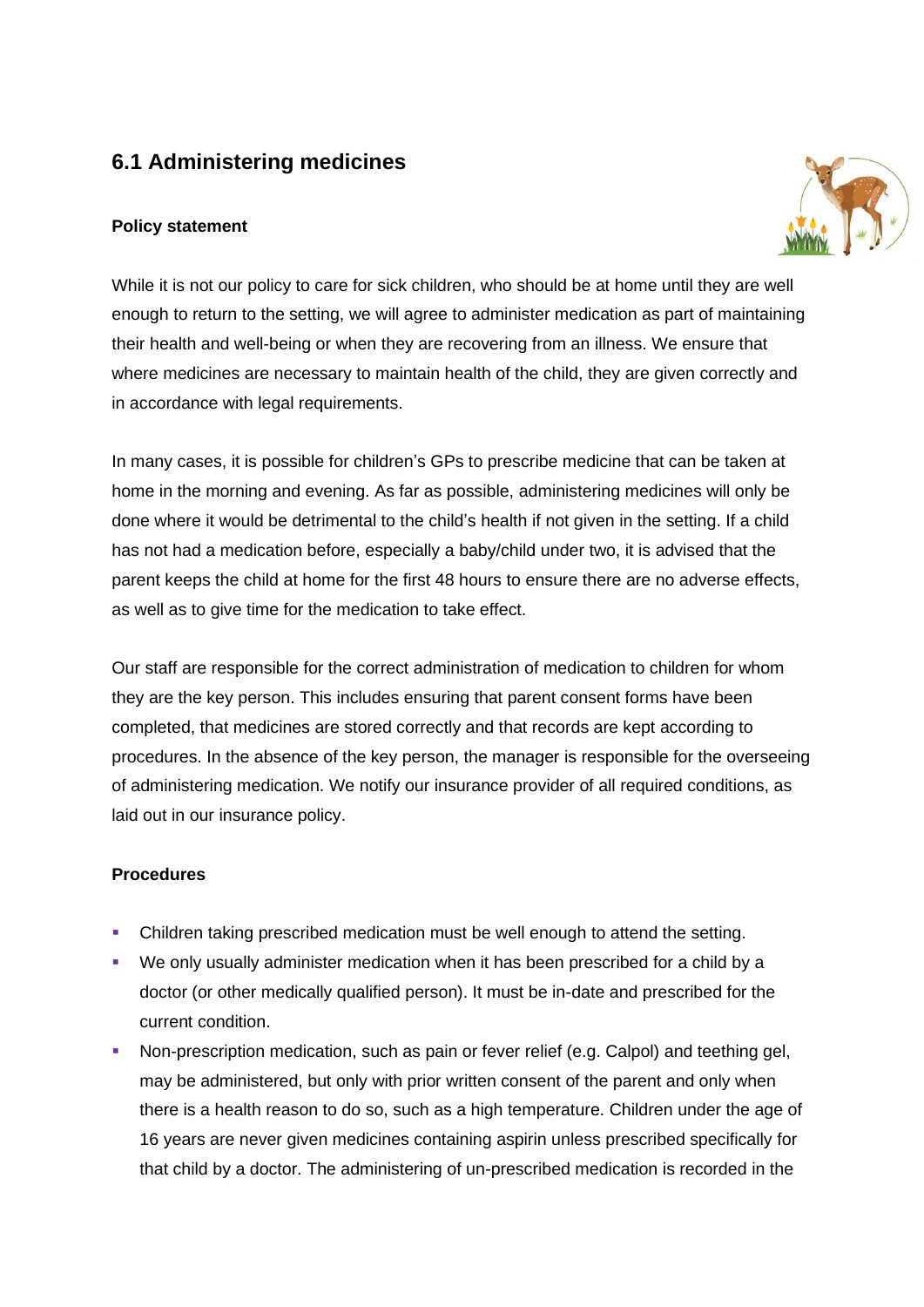same way as any other medication. NB We may administer children's paracetamol (unprescribed) for children under the age of one year with the verbal consent of the parents in the case of a high temperature. This is to prevent febrile convulsion and where a parent or named person is on their way to collect the child.

- Children's prescribed medicines are stored in their original containers, are clearly labelled and are inaccessible to the children. On receiving the medication, the member of staff checks that it is in date and prescribed specifically for the current condition.
- **Parents must give prior written permission for the administration of medication. The staff** member receiving the medication will ask the parent to sign a consent form stating the following information. No medication may be given without these details being provided:
	- **-** the full name of child and date of birth
	- **-** the name of medication and strength
	- **-** who prescribed it
	- **-** the dosage and times to be given in the setting
	- **-** the method of administration
	- **-** how the medication should be stored and its expiry date
	- **-** any possible side effects that may be expected
	- **-** the signature of the parent, their printed name and the date
- **The administration of medicine is recorded accurately in our medication record book** each time it is given and is signed by the person administering the medication and a witness. Parents are shown the record at the end of the day and asked to sign the record book to acknowledge the administration of the medicine. The medication record book records the:
	- **-** name of the child
	- **-** name and strength of the medication
	- **-** name of the doctor that prescribed it
	- **-** date and time of the dose
	- **-** dose given and method
	- **-** signature of the person administering the medication and a witness who verifies that the medication has been given correctly
	- **-** parent's signature (at the end of the day).
- **EXECT** If the administration of prescribed medication requires medical knowledge, we obtain individual training for the relevant member of staff by a health professional.
- **EXT** If rectal diazepam is given, another member of staff must be present and co-signs the record book.
- No child may self-administer. Where children are capable of understanding when they need medication, for example with asthma, they should be encouraged to tell their key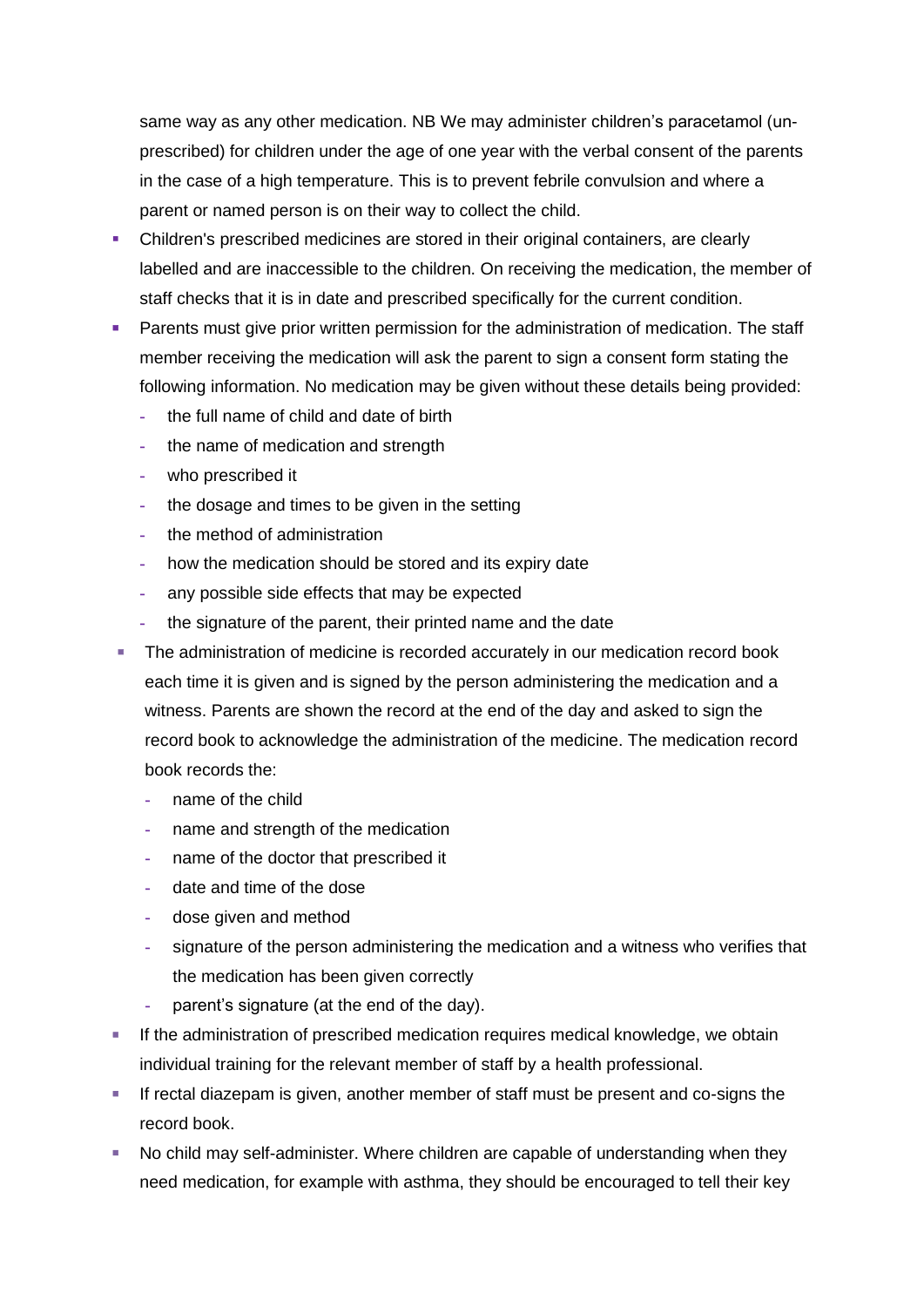person what they need. However, this does not replace staff vigilance in knowing and responding when a child requires medication.

■ We monitor the medication record book is monitored to look at the frequency of medication given in the setting. For example, a high incidence of antibiotics being prescribed for several children at similar times may indicate a need for better infection control.

#### *Storage of medicines*

- All medication is stored safely in a locked cupboard or refrigerated as required. Where the cupboard or refrigerator is not used solely for storing medicines, they are kept in a marked plastic box.
- **•** The child's key person is responsible for ensuring medicine is handed back at the end of the day to the parent.
- For some conditions, medication may be kept in the setting to be administered on a regular or as-and-when- required basis. Key persons check that any medication held in the setting, is in date and return any out-of-date medication back to the parent.

*Insert details here of how and where medicines are stored in your setting. State how staff, childminders or assistants are informed of this.*

Medicines are stored in the refrigerator (if necessary) in the store cupboard at the rear of the village hall or in the preschool cupboard, in a labelled plastic box, located in the kitchen. Staff are made aware of this during their induction.

### *Children who have long term medical conditions and who may require ongoing medication*

- We carry out a risk assessment for each child with a long term medical condition that requires on-going medication. This is the responsibility of our manager alongside the key person. Other medical or social care personnel may need to be involved in the risk assessment.
- **Parents will also contribute to a risk assessment. They should be shown around the** setting, understand the routines and activities and point out anything which they think may be a risk factor for their child.
- For some medical conditions, key staff will need to have training in a basic understanding of the condition, as well as how the medication is to be administered correctly. The training needs for staff form part of the risk assessment.
- **•** The risk assessment includes vigorous activities and any other activity that may give cause for concern regarding an individual child's health needs.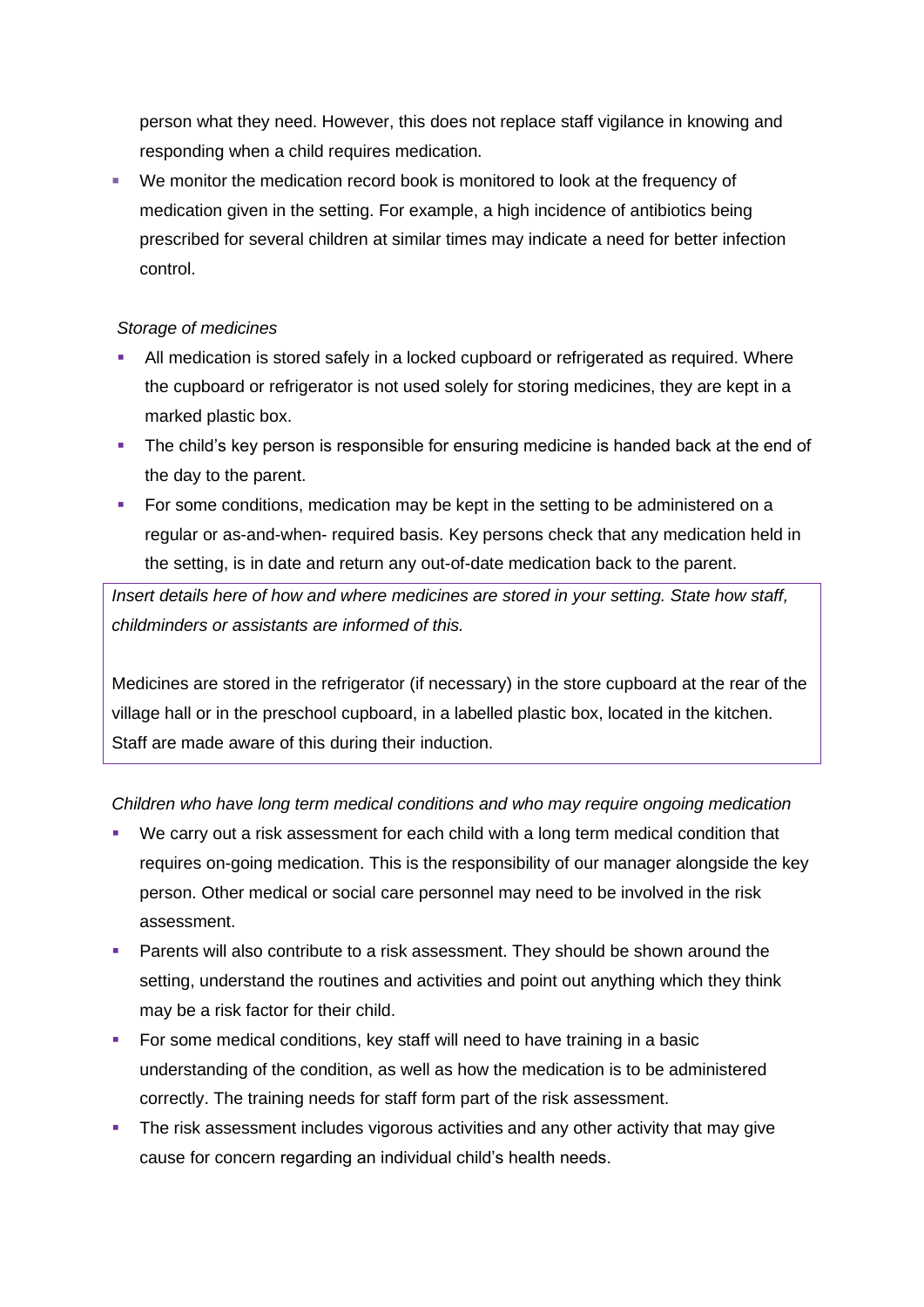- **The risk assessment includes arrangements for taking medicines on outings and advice** is sought from the child's GP if necessary where there are concerns.
- An individual health plan for the child is drawn up with the parent; outlining the key person's role and what information must be shared with other adults who care for the child.
- **The individual health plan should include the measures to be taken in an emergency.**
- We review the individual health plan every six months, or more frequently if necessary. This includes reviewing the medication, e.g. changes to the medication or the dosage, any side effects noted etc.
- **Parents receive a copy of the individual health plan and each contributor, including the** parent, signs it.

#### *Managing medicines on trips and outings*

- If children are going on outings, the key person for the child will accompany the children with a risk assessment, or another member of staff who is fully informed about the child's needs and/or medication.
- Medication for a child is taken in a sealed plastic box clearly labelled with the child's name, the original pharmacist's label and the name of the medication. Inside the box is a copy of the consent form and a card to record when it has been given, including all the details that need to be recorded in the medication record as stated above. For medication dispensed by a hospital pharmacy, where the child's details are not on the dispensing label, we will record the circumstances of the event and hospital instructions as relayed by the parents.
- On returning to the setting the card is stapled to the medicine record book and the parent signs it.
- **.** If a child on medication must be taken to hospital, the child's medication is taken in a sealed plastic box clearly labelled with the child's name and the name of the medication. Inside the box is a copy of the consent form signed by the parent.
- **This procedure should be read alongside the outings procedure.**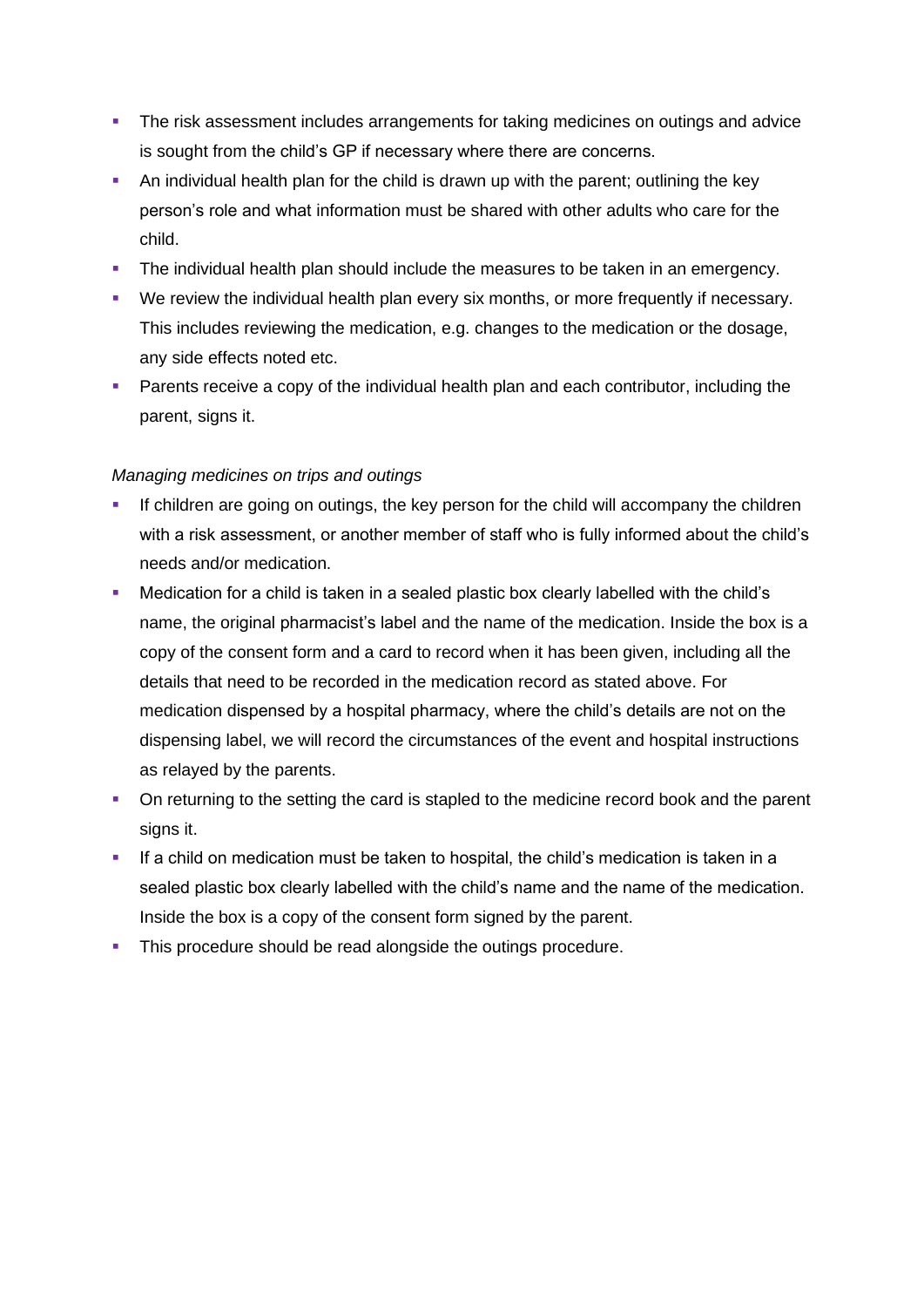# **6.2 Managing children who are sick, infectious, or with allergies**



# **Policy statement**

We aim to provide care for healthy children through preventing cross infection of viruses and bacterial infections and promote health through identifying allergies and preventing contact with the allergenic trigger.

# **Procedures for children who are sick or infectious**

- **•** During the COVID-19 outbreak, any child showing symptoms, such as a high temperature; a new, continuous cough; loss or taste or smell, the following sequence of actions need to be taken:
	- o Child presents with symptoms; parents are requested to collect child and seek testing from NHS 119.
	- o Child's parents are requested to inform setting of outcome/diagnosis and keep child at home for the recommended exclusion period. For cases of suspected Coronavirus, staff and service users must adhere to current Government advice regarding self-exclusion even if no symptoms are present.
	- $\circ$  For confirmed cases of a notifiable disease and Coronavirus the setting must contact their local Health Protection Team (HPT) as soon as possible for further guidance. The line manager will inform the owner/trustees/directors and retain a confidential record.
	- $\circ$  Acting on the advice of the local HPT, the setting will either:
		- · close for a set period and undertake a deep clean
		- · carry on as usual but also undertake a deep clean
	- o If a notifiable disease is confirmed, staff must inform the line manager immediately and Ofsted must be informed within 14 days. Cases of confirmed Coronavirus should be treated as a notifiable disease.
	- $\circ$  A deep clean is undertaken at the soonest opportunity following any illness outbreak. Hand hygiene messages are reinforced and staff are vigilant to any further signs of infection.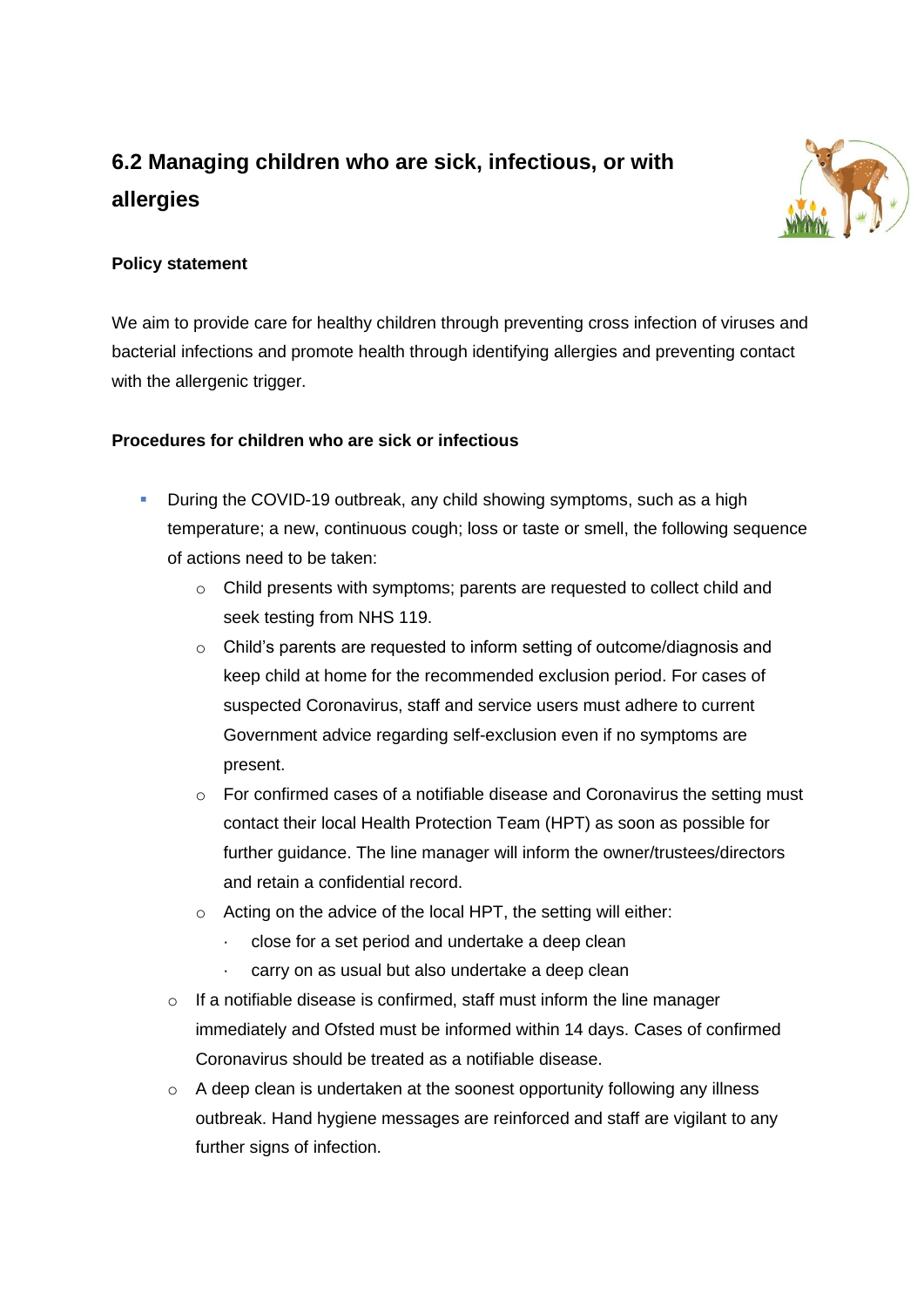- $\circ$  The manager continues to liaise with the HPT as required and keeps a full record of children affected, how long they are away from the setting and the date on which they return.
- **EXT** If children appear unwell during the day for example, if they have a temperature, sickness, diarrhoea or pains, particularly in the head or stomach – our manager will call the parents and ask them to collect the child, or to send a known carer to collect the child on their behalf.
- **.** If a child has a temperature, they are kept cool.
- **•** The child's temperature is taken using a thermometer, kept in the medicine box.
- **.** If the child's temperature does not go down and is worryingly high, then we may give them Calpol or another similar analgesic, after first obtaining verbal consent from the parent where possible. This is to reduce the risk of febrile convulsions, particularly for babies. Parents sign the medication record when they collect their child.
- **•** In extreme cases of emergency, an ambulance is called, and the parent informed.
- **•** Parents are asked to take their child to the doctor before returning them to the setting; we can refuse admittance to children who have a temperature, sickness and diarrhoea or a contagious infection or disease.
- Where children have been prescribed antibiotics for an infectious illness or complaint, we ask parents to keep them at home for 48 hours before returning to the setting.
- **EXTER After diarrhoea, we ask parents keep children home for 48 hours following the last** episode.
- Some activities, such as sand and water play, and self-serve snacks where there is a risk of cross-contamination may be suspended for the duration of any outbreak.
- We have a list of excludable diseases and current exclusion times. The full list is obtainable from
	- www.hpa.org.uk/webc/HPAwebFile/HPAweb C/1194947358374 and includes common childhood illnesses such as measles.

### *Reporting of 'notifiable diseases'*

- **•** If a child or adult is diagnosed as suffering from a notifiable disease under the Health Protection (Notification) Regulations 2010, the GP will report this to Public Health England.
- **When we become aware, or are formally informed of the notifiable disease, our manager** informs Ofsted and contacts Public Health England, and acts on any advice given.

#### *HIV/AIDS/Hepatitis procedure*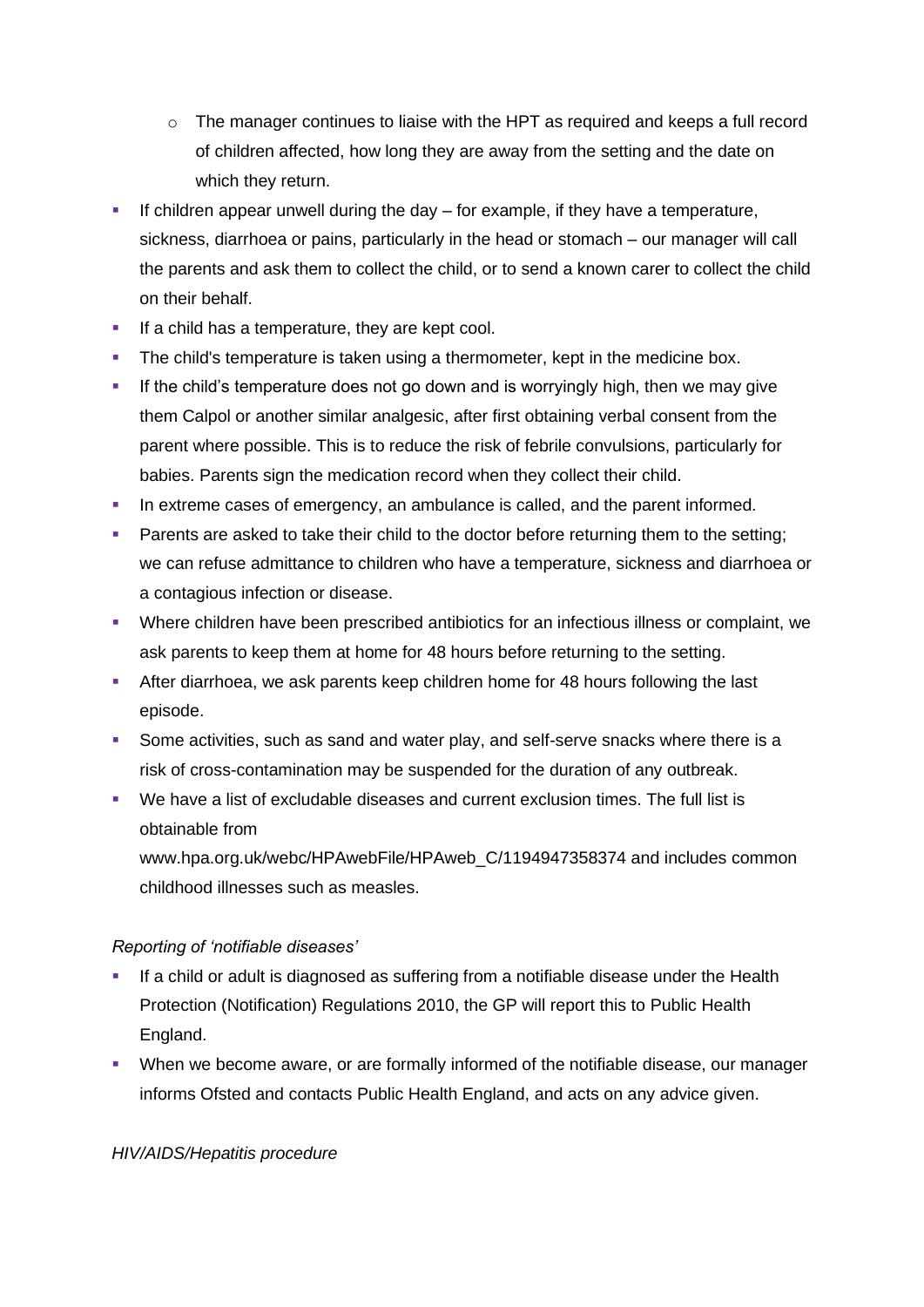HIV virus, like other viruses such as Hepatitis A, B and C, are spread through body fluids. Hygiene precautions for dealing with body fluids are the same for all children and adults. We:

- Wear single-use vinyl gloves and aprons when changing children's nappies, pants and clothing that are soiled with blood, urine, faeces or vomit.
- Bag soiled clothing for parents to take home for cleaning.
- Clear spills of blood, urine, faeces or vomit using mild disinfectant solution and mops; any cloths used are disposed of with the clinical waste.
- Clean any tables and other furniture, furnishings or toys affected by blood, urine, faeces or vomit using a disinfectant.
- **Ensure that children do not share tooth brushes, which are also soaked weekly in** sterilising solution.

#### *Nits and head lice*

- Nits and head lice are not an excludable condition; although in exceptional cases we may ask a parent to keep the child away until the infestation has cleared.
- On identifying cases of head lice, we inform all parents ask them to treat their child and all the family if they are found to have head lice.

#### *Procedures for children with allergies*

- **•** When children start at the setting we ask their parents if their child suffers from any known allergies. This is recorded on the Registration Form.
- If a child has an allergy, we complete a risk assessment form to detail the following:
	- **-** The allergen (i.e. the substance, material or living creature the child is allergic to such as nuts, eggs, bee stings, cats etc).
	- **-** The nature of the allergic reactions (e.g. anaphylactic shock reaction, including rash, reddening of skin, swelling, breathing problems etc).
	- **-** What to do in case of allergic reactions, any medication used and how it is to be used (e.g. EpiPen).
	- **-** Control measures such as how the child can be prevented from contact with the allergen.
	- **-** Review measures.
- **•** This risk assessment form is kept in the child's personal file and a copy is displayed where our staff can see it.
- **Generally, no nuts or nut products are used within the setting, but with our building being** used by other members of the community when we are closed we can't guarantee a completely nut free environment. Risk assessments are carried out each morning to ensure there is no hazards.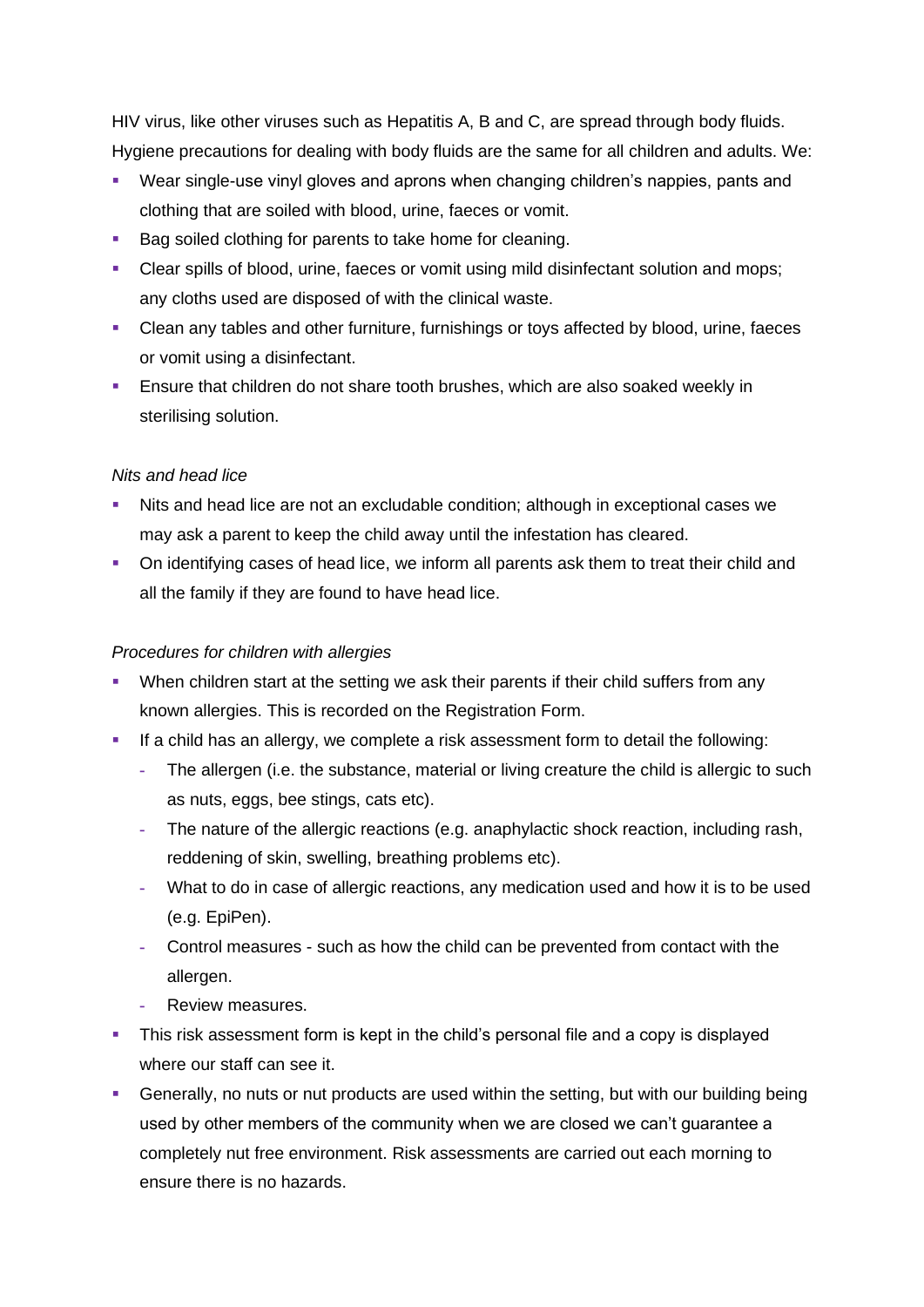**EXECT** Parents are made aware so that no nut or nut products are accidentally brought in, for example to a party.

#### *Insurance requirements for children with allergies and disabilities*

- If necessary, our insurance will include children with any disability or allergy, but certain procedures must be strictly adhered to as set out below. For children suffering life threatening conditions or requiring invasive treatments; written confirmation from our insurance provider must be obtained to extend the insurance.
- At all times we ensure that the administration of medication is compliant with the Safeguarding and Welfare Requirements of the Early Years Foundation Stage.
- Oral medication:
	- **-** Asthma inhalers are now regarded as 'oral medication' by insurers and so documents do not need to be forwarded to our insurance provider. Oral medications must be prescribed by a GP or have manufacturer's instructions clearly written on them.
	- **-** We must be provided with clear written instructions on how to administer such medication.
	- **-** We adhere to all risk assessment procedures for the correct storage and administration of the medication.
	- **-** We must have the parents or guardians prior written consent. This consent must be kept on file. It is not necessary to forward copy documents to our insurance provider.
- Life-saving medication and invasive treatments: These include adrenaline injections (EpiPen's) for anaphylactic shock reactions (caused by allergies to nuts, eggs etc) or invasive treatments such as rectal administration of Diazepam (for epilepsy).
	- **-** We must have:
		- a letter from the child's GP/consultant stating the child's condition and what medication if any is to be administered;
		- written consent from the parent or guardian allowing our staff to administer medication; and
		- proof of training in the administration of such medication by the child's GP, a district nurse, children's nurse specialist or a community paediatric nurse.
- Key person for special needs children requiring assistance with tubes to help them with everyday living e.g. breathing apparatus, to take nourishment, colostomy bags etc.:
	- **-** Prior written consent must be obtained from the child's parent or guardian to give treatment and/or medication prescribed by the child's GP.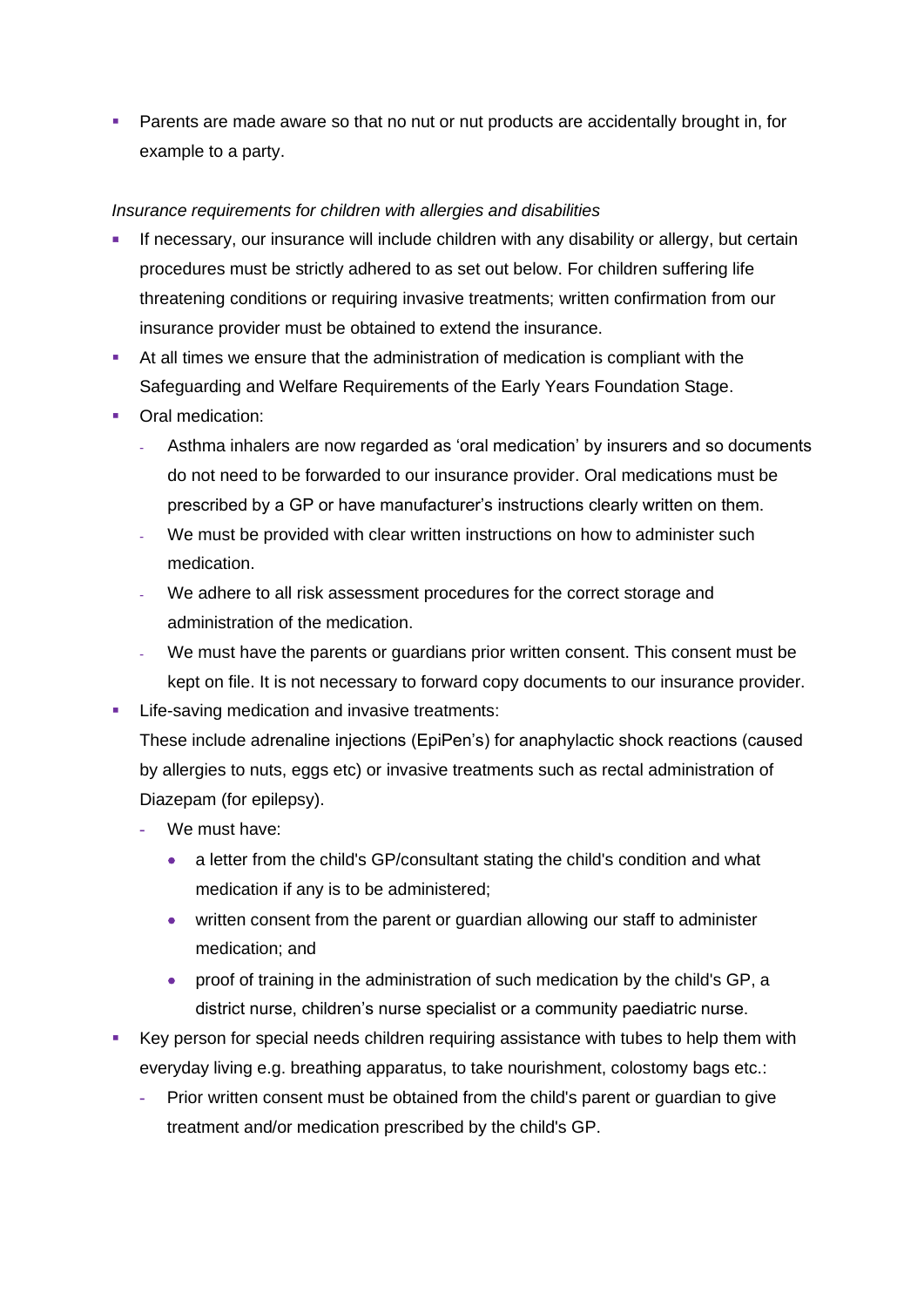**-** The key person must have the relevant medical training/experience, which may include receiving appropriate instructions from parents or guardians.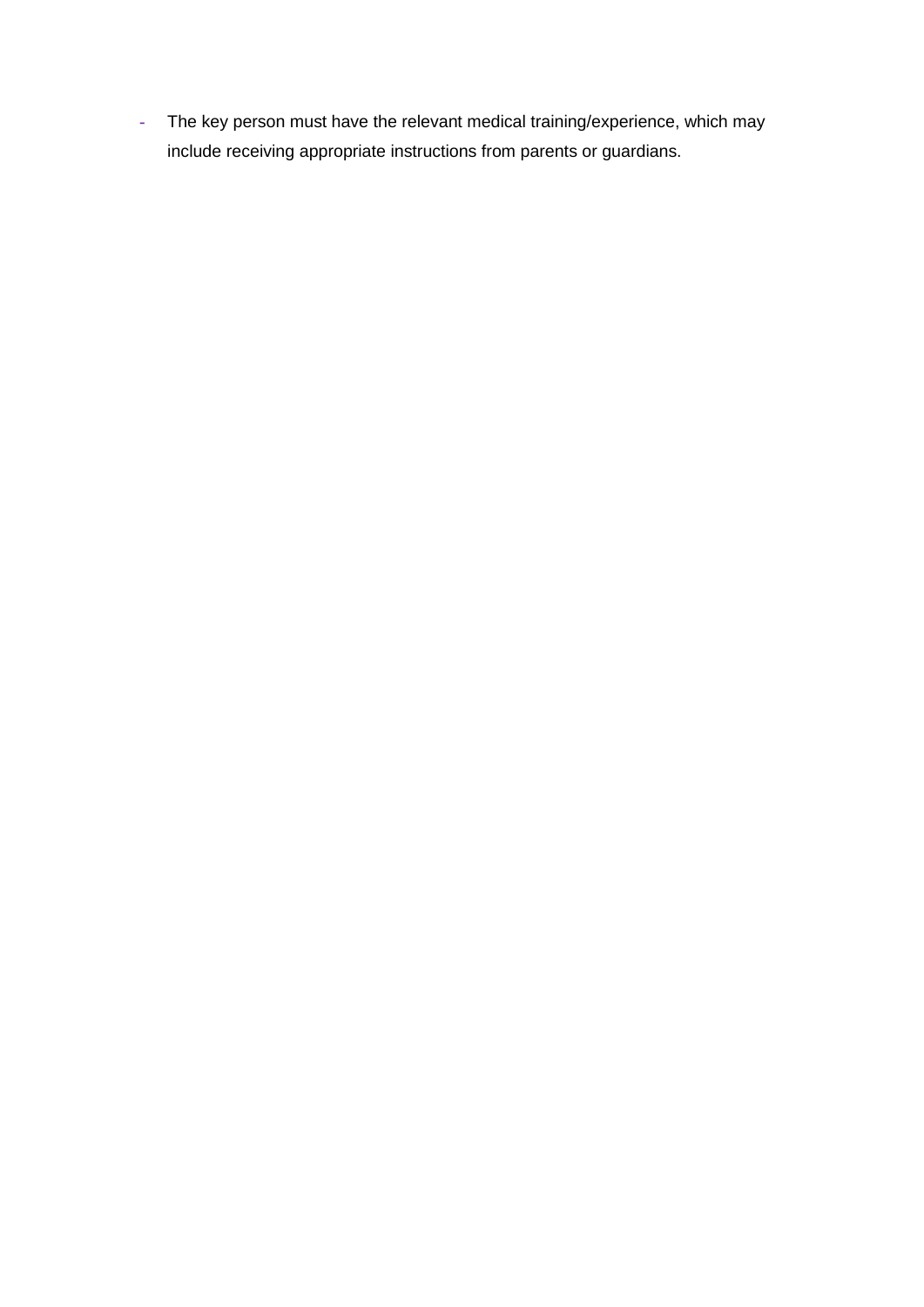# **6.3 Recording and reporting of accidents and incidents**

# **Policy statement**



We follow the guidelines of the Reporting of Injuries, Diseases and Dangerous Occurrences Regulations (RIDDOR) for the reporting of accidents and incidents. Child protection matters or behavioural incidents between children are not regarded as incidents and there are separate procedures for this.

### **Procedures**

### *Our accident book:*

- **-** is kept in a safe and secure place;
- **-** is accessible to our staff and volunteers, who all know how to complete it; and
- **-** is reviewed at least half termly to identify any potential or actual hazards.

### *Reporting accidents and incidents*

- **•** Ofsted is notified as soon as possible, but at least within 14 days, of any instances which involve:
	- **-** food poisoning affecting two or more children looked after on our premises
	- **-** a serious accident or injury to, or serious illness of, a child in our care and the action we take in response
	- **-** the death of a child in our care
- **EXECT** Local child protection agencies are informed of any serious accident or injury to a child, or the death of any child, while in our care and we act on any advice given by those agencies.
- **Any food poisoning affecting two or more children or adults on our premises is reported** to the local Environmental Health Department.
- We meet our legal requirements in respect of the safety of our employees and the public by complying with RIDDOR. We report to the Health and Safety Executive (HSE):
	- **-** Any work-related accident leading to an injury to a member of the public (child or adult), for which they are taken directly to hospital for treatment.
	- **-** Any work-related accident leading to a specified injury to one of our employees. Specified injuries include injuries such as fractured bones, the loss of consciousness due to a head injury, serious burns or amputations.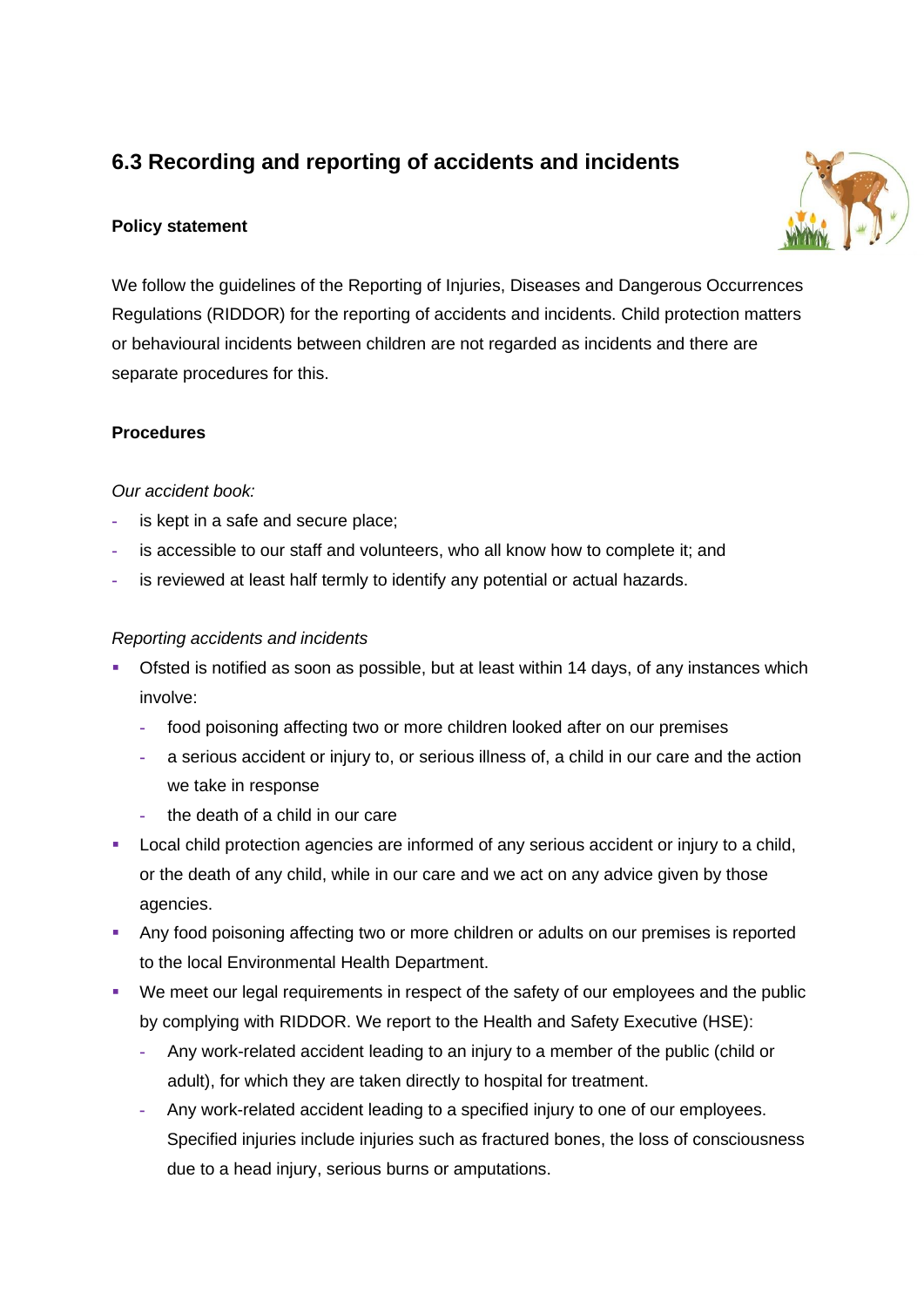- **-** Any work-related accident leading to an injury to one of our employees which results in them being unable to work for seven consecutive days. All work-related injuries that lead to one of our employees being incapacitated for three or more days are recorded in our accident book.
- **-** When one of our employees suffers from a reportable occupational disease or illness as specified by the HSE.
- **-** Any death, of a child or adult, that occurs in connection with a work-related accident.
- **-** Any dangerous occurrences. This may be an event that causes injury or fatalities or an event that does not cause an accident but could have done; such as a gas leak.
- **-** Information for reporting incidents to the Health and Safety Executive is provided in the Pre-school Learning Alliance's Accident Record publication. Any dangerous occurrence is recorded in our incident book (see below).

#### *Incident book*

- We have ready access to telephone numbers for emergency services, including the local police. Where we are responsible for the premises we have contact numbers for the gas and electricity emergency services, and a carpenter and plumber. Where we rent premises, we ensure we have access to the person responsible and that there is a shared procedure for dealing with emergencies.
- We ensure that our staff and volunteers carry out all health and safety procedures to minimise risk and that they know what to do in an emergency.
- On discovery of an incident, we report it to the appropriate emergency services fire, police, ambulance – if those services are needed.
- **EXECUTE:** If an incident occurs before any children arrive, our manager risk assesses this situation and decides if the premises are safe to receive children. Our manager may decide to offer a limited service or to close the setting.
- **•** Where an incident occurs whilst the children are in our care and it is necessary to evacuate the premises/area, we follow the procedures in our Fire Safety and Emergency Evacuation Policy or, when on an outing, the procedures identified in the risk assessment for the outing.
- **■** If a crime may have been committed, we ask all adults witness to the incident make a witness statement including the date and time of the incident, what they saw or heard, what they did about it and their full name and signature.
- We keep an incident book for recording major incidents, including some of those that that are reportable to the Health and Safety Executive as above.
- These incidents include:
	- **-** a break in, burglary, or theft of personal or our setting's property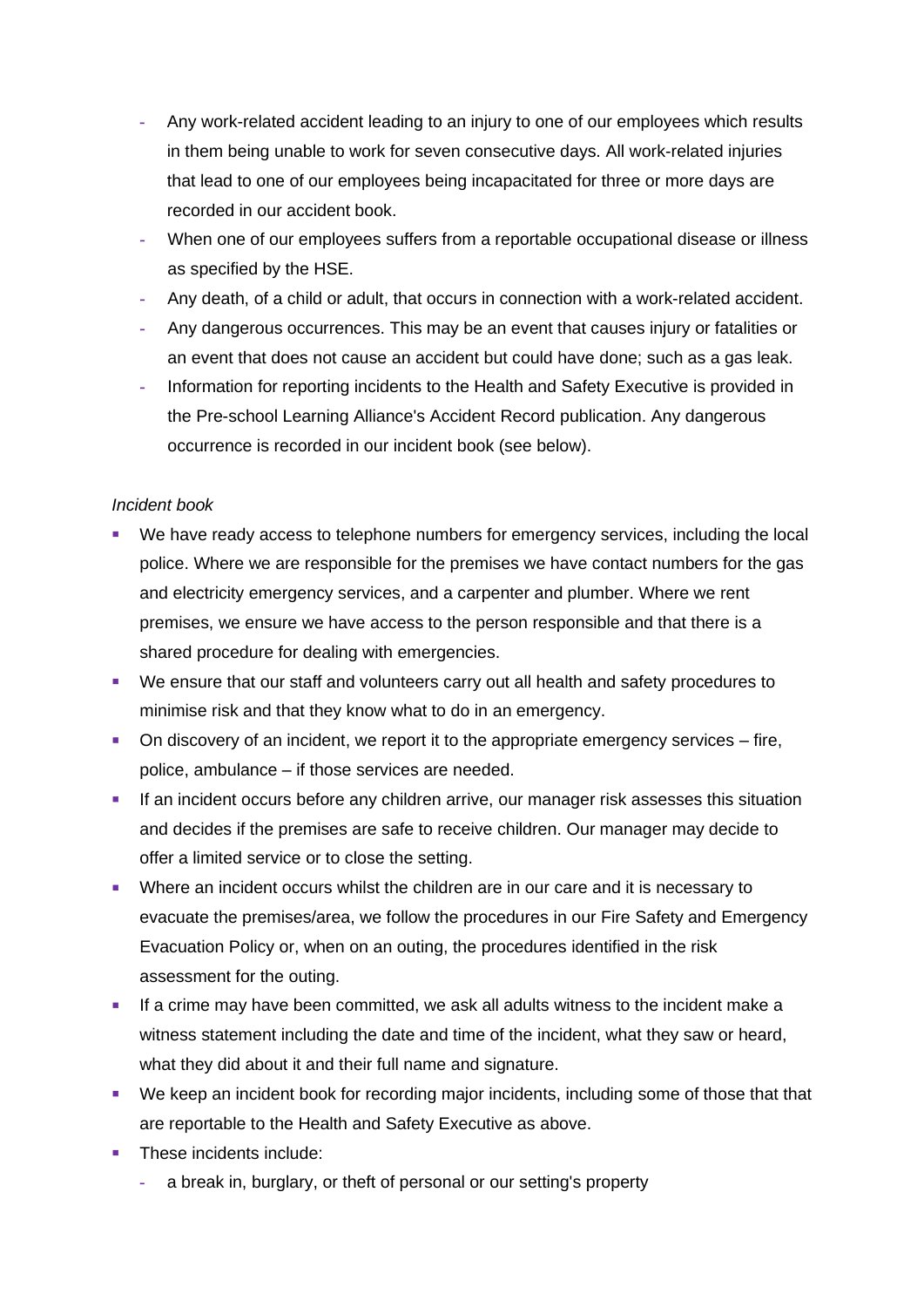- **-** an intruder gaining unauthorised access to our premises
- **-** a fire, flood, gas leak or electrical failure
- **-** an attack on an adult or child on our premises or nearby
- **-** any racist incident involving families or our staff on the setting's premises
- **-** a notifiable disease or illness, or an outbreak of food poisoning affecting two or more children looked after on our premises
- **-** the death of a child or adult
- **-** a terrorist attack, or threat of one
- **.** In the incident book we record the date and time of the incident, nature of the event, who was affected, what was done about it or if it was reported to the police, and if so a crime number. Any follow up, or insurance claim made, is also recorded.
- **·** In the event of a terrorist attack, we follow the advice of the emergency services regarding evacuation, medical aid and contacting children's families. Our standard Fire Safety and Emergency Evacuation Policy will be followed, and our staff will take charge of their key children. The incident is recorded when the threat is averted.
- **.** In the unlikely event of a child dying on our premises, through cot death in the case of a baby for example, the emergency services are called, and the advice of these services are followed.
- The incident book is not for recording issues of concern involving a child. This is recorded in the child's own file.

#### **Common Inspection Framework**

**EXED As required under the** *Common Inspection Framework*, we maintain a summary record of all accidents, exclusions, children taken off roll, incidents of poor behaviour and discrimination, including racist incidents, and complaints and resolutions.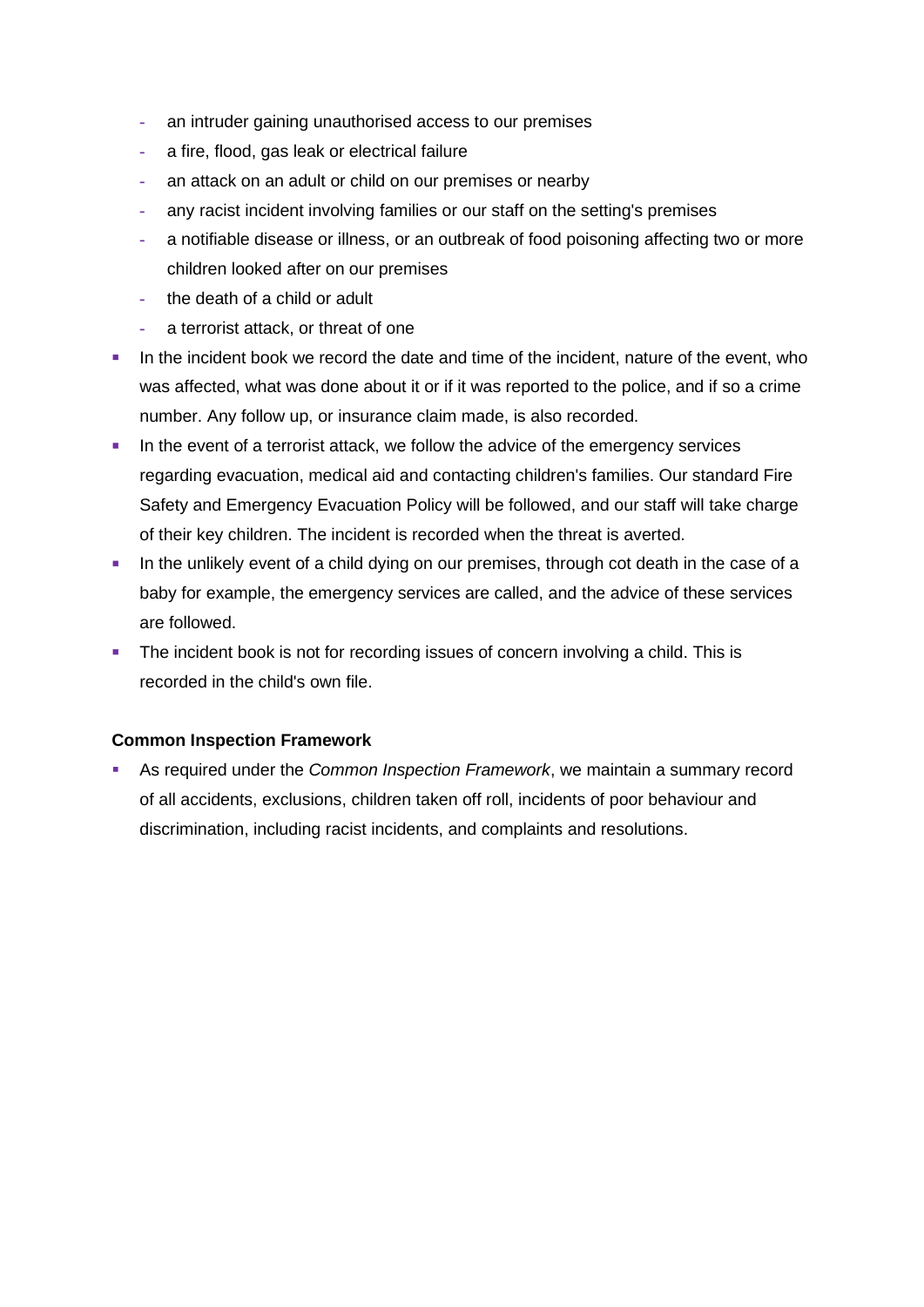# **6.4 Nappy changing**

# **Policy statement**



No child is excluded from participating in our setting who may, for any reason, not yet be toilet trained and who may still be wearing nappies or equivalent. We work with parents towards toilet training, unless there are medical or other developmental reasons why this may not be appropriate at the time.

We provide nappy changing facilities and exercise good hygiene practices to accommodate children who are not, yet toilet trained.

We see toilet training as a self-care skill that children can learn with the full support and nonjudgemental concern of adults.

# **Procedures**

- Our key persons have a list of personalised changing times for the children in their care who are in nappies or 'pull-ups'; and change nappies according to this schedule, or more frequently where necessary.
- We encourage young children from two years to normally wear pull ups, or other types of trainer pants, as soon as they are comfortable with this and if their parents agree.
- Our staff undertake changing children at set nappy changing times or when needed.
- Babies and young children are changed within sight of other staff whilst maintaining their dignity and privacy always.
- Our changing area is warm, with a safe area to lay children and no bright lights shining down in their eyes.
- **Each child has their own nappies or pull ups and changing wipes located in their bag.**
- Our staff put on gloves and aprons before changing starts and the areas are prepared.
- **E** All our staff are familiar with our hygiene procedures and carry these out when changing nappies.
- **•** Our staff never turn their back on a child or leave them unattended whilst they are on the changing mat.
- We are gentle when changing; we avoid pulling faces and making negative comments about 'nappy contents'.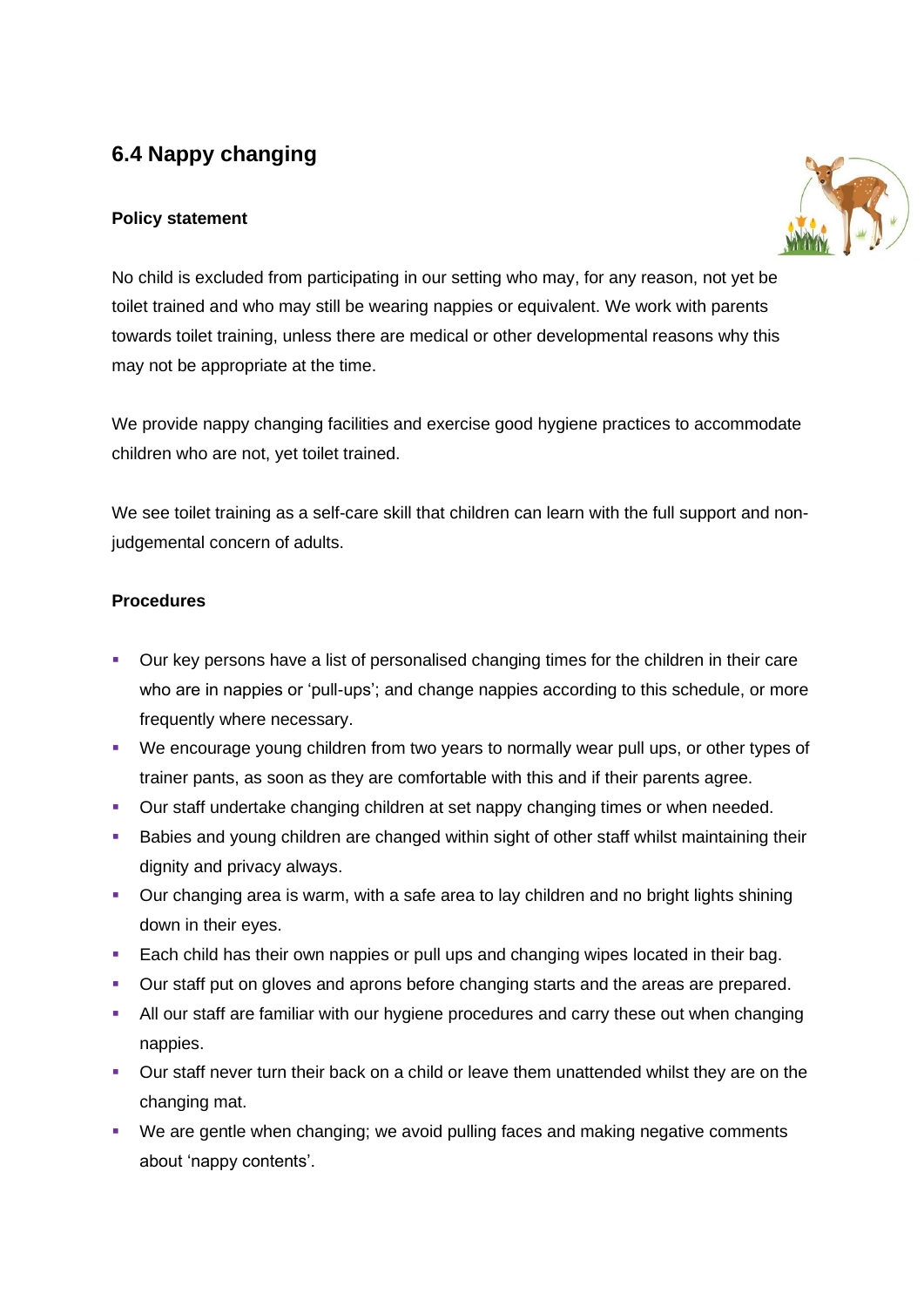- We do not make inappropriate comments about children's genitals when changing their nappies.
- **•** In addition, we ensure that nappy changing is relaxed and a time to promote independence in young children.
- We encourage children to take an interest in using the toilet; they may just want to sit on it and talk to a friend who is also using the toilet.
- We encourage children to wash their hands and have soap and towels to hand. They should be allowed time for some play as they explore the water and the soap.
- We do not use anti-bacterial hand wash liquid or soap for young children; young skin is quite delicate and anti-bacterial products kill off certain good bacteria that children need to develop their own natural resistance to infection.
- Older children access the toilet when they have the need to and are encouraged to be independent.
- We dispose of nappies and pull ups hygienically. Any soil (faeces) in nappies or pull ups is bagged and put in the bin. Cloth nappies, trainer pants and ordinary pants that have been wet or soiled are rinsed and bagged for parents to take home.
- We have a 'duty of care' towards children's personal needs. If children are left in wet or soiled nappies/pull ups in the setting this may constitute neglect and will be a disciplinary matter.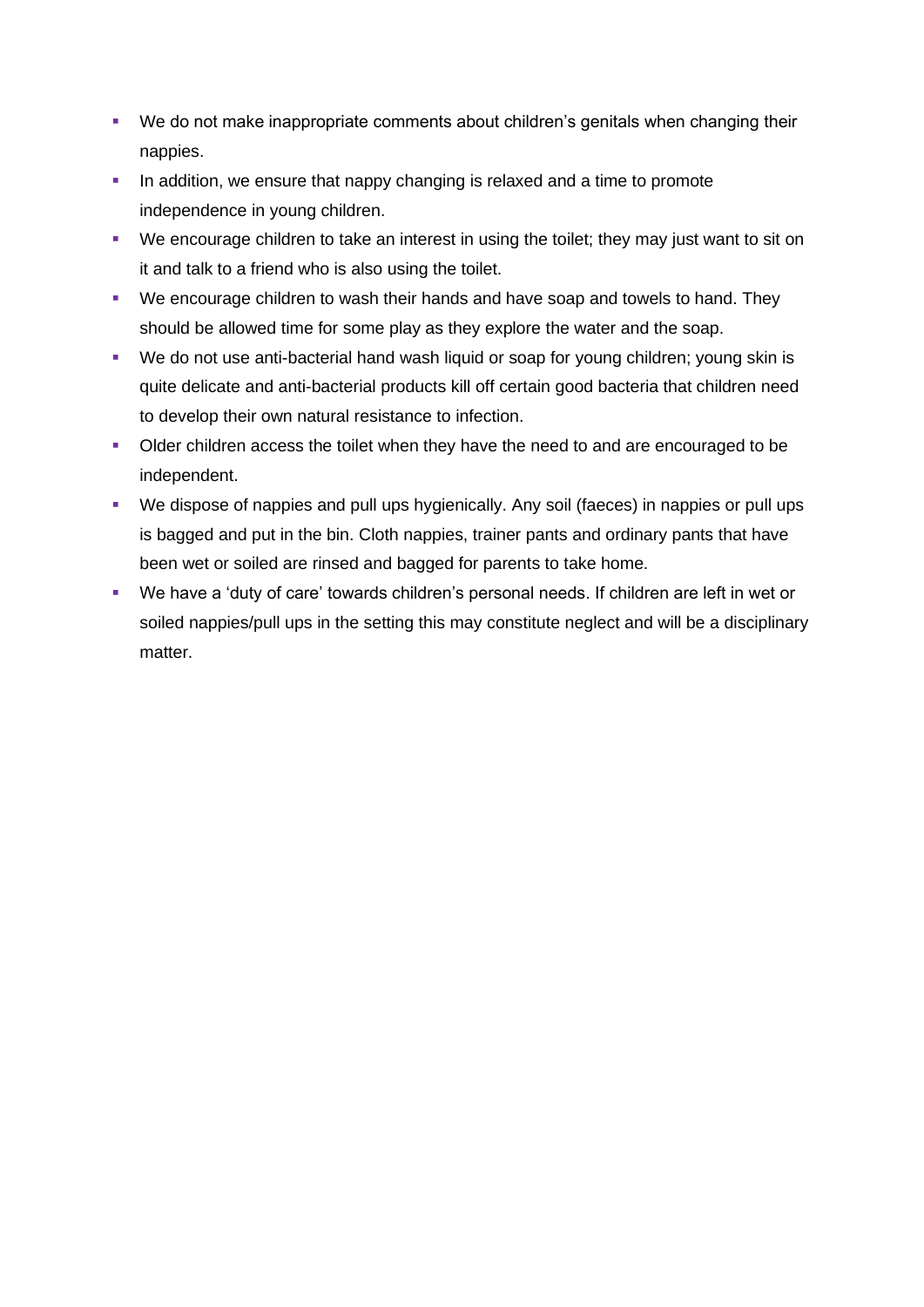# **6.5 Food and drink**

### **Policy statement**



We regard snack and meal times as an important part of our day. Eating represents a social time for children and adults and helps children to learn about healthy eating. We promote healthy eating using resources and materials from the Pre-school Learning Alliance. At snack and meal times, we aim to provide nutritious food, which meets the children's individual dietary needs.

### **Procedures**

We follow these procedures to promote healthy eating in our setting.

- Before a child starts to attend the setting, we ask their parents about their dietary needs and preferences, including any allergies. (See the Managing Children who are Sick, Infectious or with Allergies Policy.)
- We record information about each child's dietary needs in the Registration Form and parents sign the form to signify that it is correct.
- We regularly consult with parents to ensure that our records of their children's dietary needs – including any allergies - are up-to-date. Parents sign the updated record to signify that it is correct.
- We display current information about individual children's dietary needs so that all our staff and volunteers are fully informed about them.
- We implement systems to ensure that children receive only food and drink that is consistent with their dietary needs and preferences, as well as their parents' wishes.
- We display the menus of snacks for parents to view.
- We provide nutritious food for all snacks, avoiding large quantities of saturated fat, sugar and salt and artificial additives, preservatives and colourings.
- We include a variety of foods from the four main food groups:
	- **-** meat, fish and protein alternatives;
	- **-** dairy foods;
	- **-** grains, cereals and starch vegetables; and
	- **-** fruit and vegetables.
- We include foods from the diet of each of the children's cultural backgrounds, providing children with familiar foods and introducing them to new ones.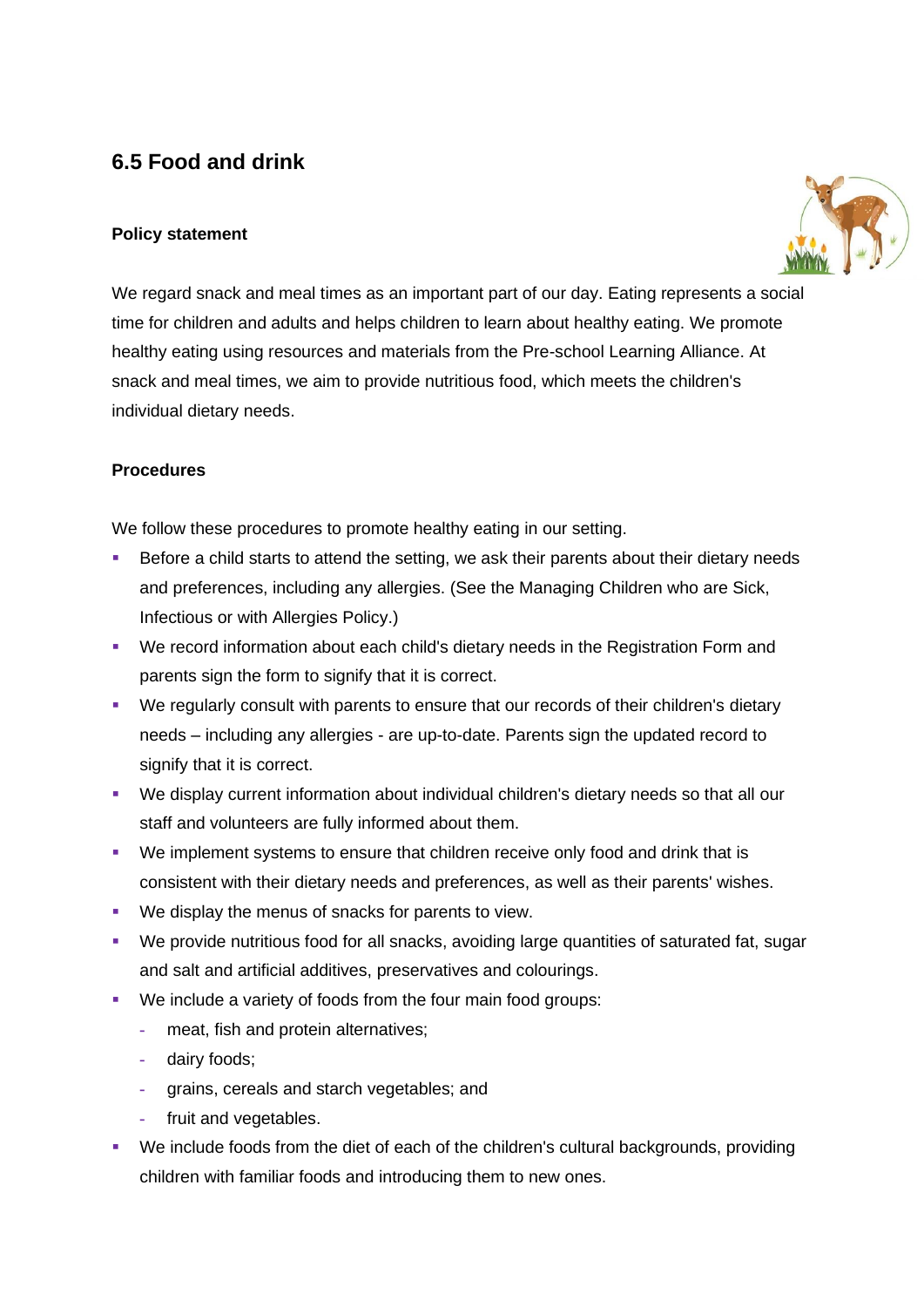- We take care not to provide food containing nuts or nut products and we are especially vigilant where we have a child who has a known allergy to nuts.
- **Through discussion with parents and research reading, we obtain information about the** dietary rules of the religious groups to which children and their parents belong, and of vegetarians and vegans, as well as about food allergies. We take account of this information in the provision of food and drinks.
- We provide a vegetarian alternative on days when meat or fish are offered and make every effort to ensure Halal meat or Kosher food is available for children who require it.
- We show sensitivity in providing for children's diets and allergies. We do not use a child's diet or allergy as a label for the child, or make a child feel singled out because of her/his diet or allergy.
- We organise meal and snack times so that they are social occasions in which children and adults participate.
- Where food is provided, in circumstances where there is shortage of food supplies, it may be necessary to ask parents to supply a packed lunch.
- Babies and toddlers' hands are washed prior to being given food or drink.
- Staff who are eating with the children must role-model hygiene best practice.
- Tables are never overcrowded during mealtimes. Some social distancing is encouraged even though it is acknowledged that children will play in close proximity for the rest of the session.
- We use meal and snack times to help children to develop independence through making choices, serving food and drink and feeding themselves.
- We provide children with utensils that are appropriate for their ages and stages of development and that take account of the eating practices in their cultures.
- We have fresh drinking water constantly available for the children. We inform the children about how to obtain the water and that they can ask for water at any time during the day.
- **•** In accordance with parents' wishes, we offer children arriving early in the morning, and/or staying late, an appropriate meal or snack.
- We inform parents who provide food for their children about the storage facilities available in our setting.
- We give parents who provide food for their children information about suitable containers for food.
- **•** To protect children with food allergies, we discourage children from sharing and swapping their food with one another.
- **•** For young children who drink milk, we provide whole pasteurised milk. Although we slowly introduce semi-skimmed milk from the age of two years; firstly, into meals and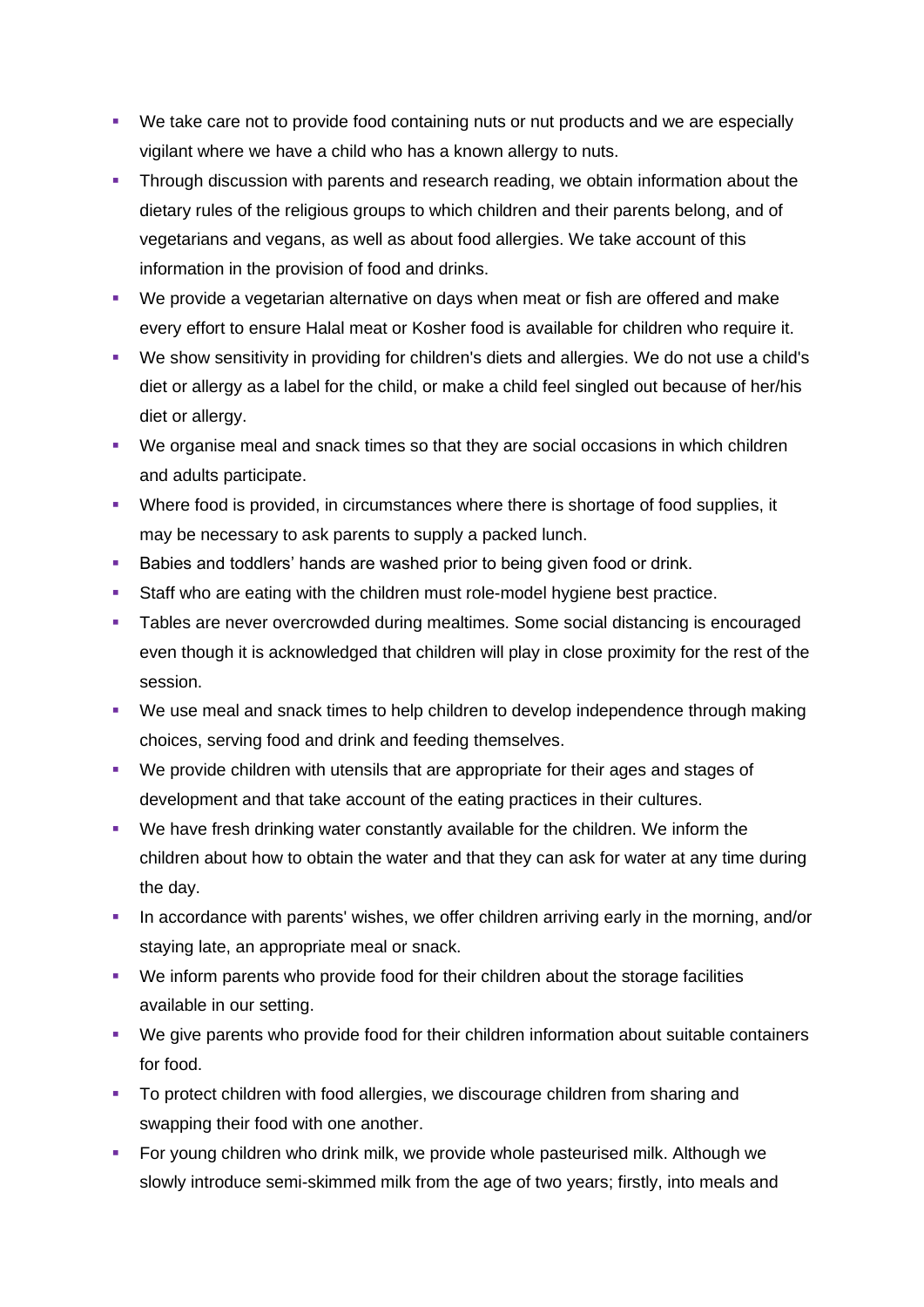dishes, such as on cereal or in white sauces, before offering it as a drink, so that the transition is gradual.

■ For each child under two, we provide parents with daily written information about feeding routines, intake and preferences.

#### *Packed lunches*

We cannot provide cooked meals and children are required to bring packed lunches, we:

- **EXECT** ensure perishable contents of packed lunches are refrigerated or contain an ice pack to keep food cool;
- **•** inform parents of our policy on healthy eating;
- **•** inform parents of whether we have facilities to microwave cooked food brought from home;
- encourage parents to provide sandwiches with a healthy filling, fruit, and milk-based deserts, such as yoghurt or crème fraiche, where we can only provide cold food from home. We discourage sweet drinks and can provide children with water or diluted fresh fruit juice;
- **■** discourage packed lunch contents that consist largely of crisps, processed foods, sweet drinks and sweet products such as cakes or biscuits. We reserve the right to return this food to the parent as a last resort;
- **•** provide children bringing packed lunches with plates, cups and cutlery; and
- ensure that adults sit with children to eat their lunch so that the mealtime is a social occasion.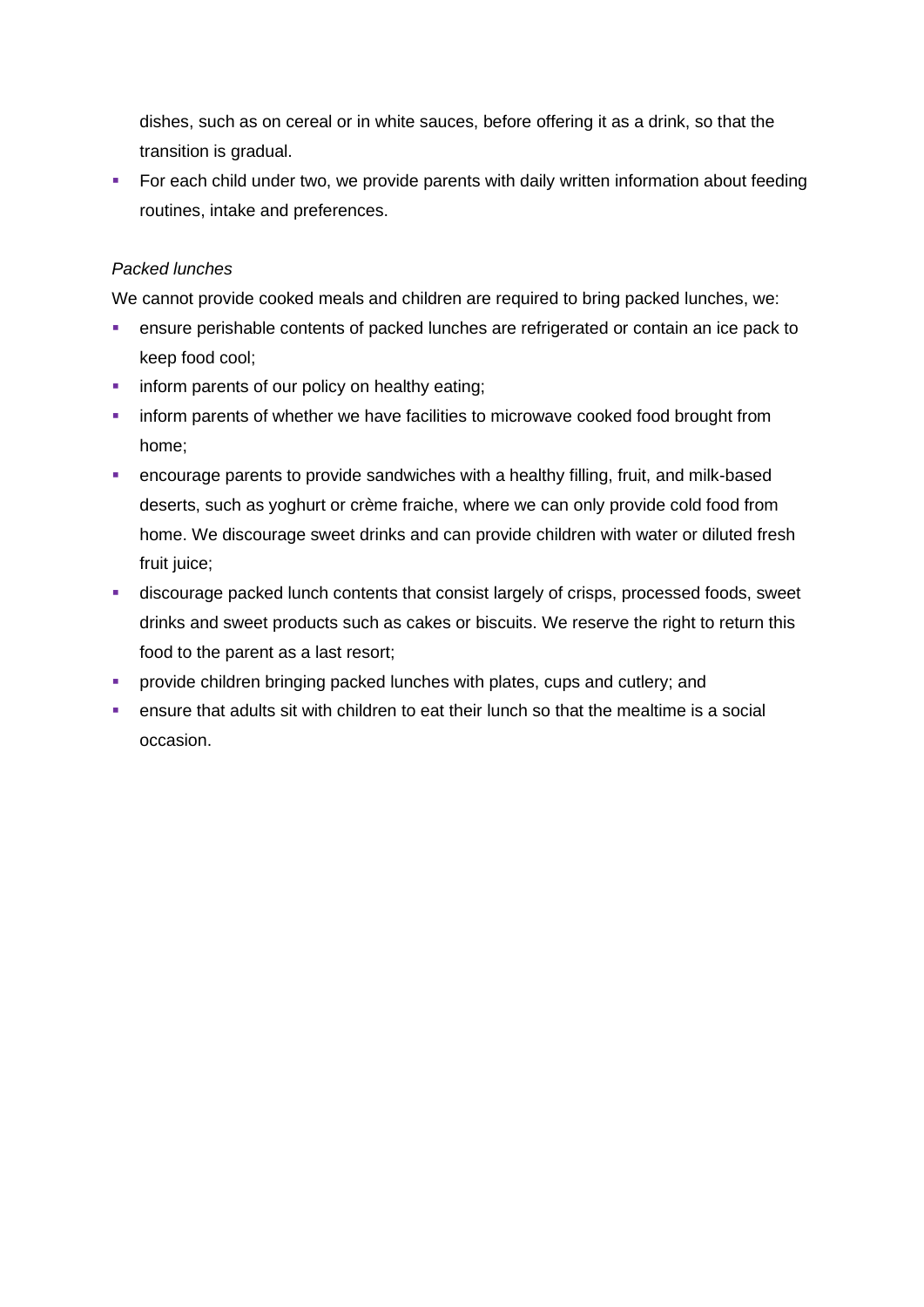# **6.6 Food hygiene**

# **Policy statement**

We provide and/or serve food for children on the following basis:

- Snacks.
- Breakfast
- Packed lunches.

We maintain the highest possible food hygiene standards regarding the purchase, storage, preparation and serving of food.

We are registered as a food provider with the local authority Environmental Health Department. *(Local authorities will advise on whether individual providers are required to register.)*

# **Procedures**

- Our staff with responsibility for food preparation understand the principles of Hazard Analysis and Critical Control Point (HACCP) as it applies to our setting. This is set out in Safer Food, Better Business for Caterers (Food Standards Agency 2011). The basis for this is risk assessment of the purchase, storage, preparation and serving of food to prevent growth of bacteria and food contamination.
	- **-** All our staff follow the guidelines of Safer Food, Better Business.
	- **-** All our staff who are involved in the preparation and handling of food have received training in food hygiene.
	- **-** The person responsible for food preparation and serving carries out daily opening and closing checks on the kitchen to ensure standards are met consistently. (See Safer Food, Better Business)
	- **-** We use reliable suppliers for the food we purchase.
	- **-** Food is stored at correct temperatures and is checked to ensure it is in-date and not subject to contamination by pests, rodents or mould.
	- **-** Packed lunches are stored in a cool place; un-refrigerated food is served to children within 4 hours of preparation at home.
	- **-** Food preparation areas are cleaned before and after use.